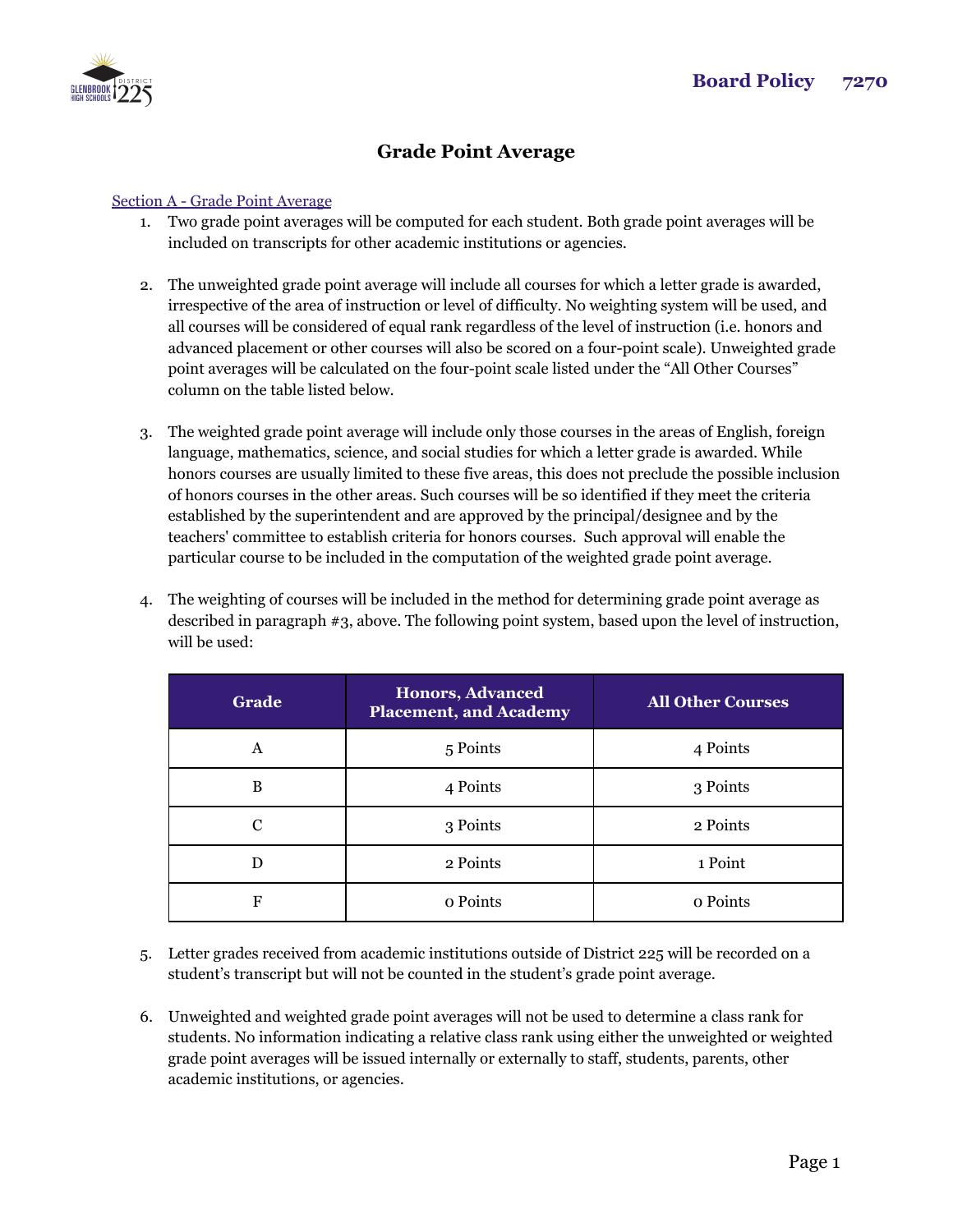

## Section B - Glenbrook Scholars

- 1. The principal of each school shall designate as Glenbrook academic scholars members of each year's senior class who meet the established academic criteria for Glenbrook Scholars. Appropriate recognition of their achievement will be made. A class valedictorian or salutatorian will not be identified.
- 2. The minimal criteria for a student who has completed three full semesters at a Glenbrook high school to be designated as a Glenbrook Scholar are the following:

| <b>Unit of Credit Requirements</b>                                                                                          |                      |  |
|-----------------------------------------------------------------------------------------------------------------------------|----------------------|--|
| English                                                                                                                     | 4.0 Units of Credit  |  |
| <b>Mathematics</b>                                                                                                          | 3.0 Units of Credit  |  |
| Science                                                                                                                     | 3.0 Units of Credit  |  |
| Social Studies<br>History of World Civ. (Recommended)<br>U.S. History (Required)<br>Constitution Test (Within U.S. History) | 3.0 Units of Credit  |  |
| Physical Education                                                                                                          | 3.5* Units of Credit |  |
| Health                                                                                                                      | 0.5 Units of Credit  |  |
| <b>Driver Education</b>                                                                                                     | 0.5 Units of Credit  |  |
| <b>Consumer Education</b>                                                                                                   | 0.5* Units of Credit |  |
| <b>Elective Courses</b>                                                                                                     | 3.0 Units of Credit  |  |
| Fine Arts                                                                                                                   | 0.5 Units of Credit  |  |
| <b>Applied Arts</b>                                                                                                         | 0.5 Units of Credit  |  |
| Foreign Language                                                                                                            | 2.0 Units of Credit  |  |

## **Total 24.0 Units of Credit**

\* Requirement may be fulfilled through an approved exemption

| <b>GPA Requirements</b>   |      |  |
|---------------------------|------|--|
| Weighted GPA Minimum; and | 4.50 |  |
| Unweighted GPA Minimum    | 3.50 |  |